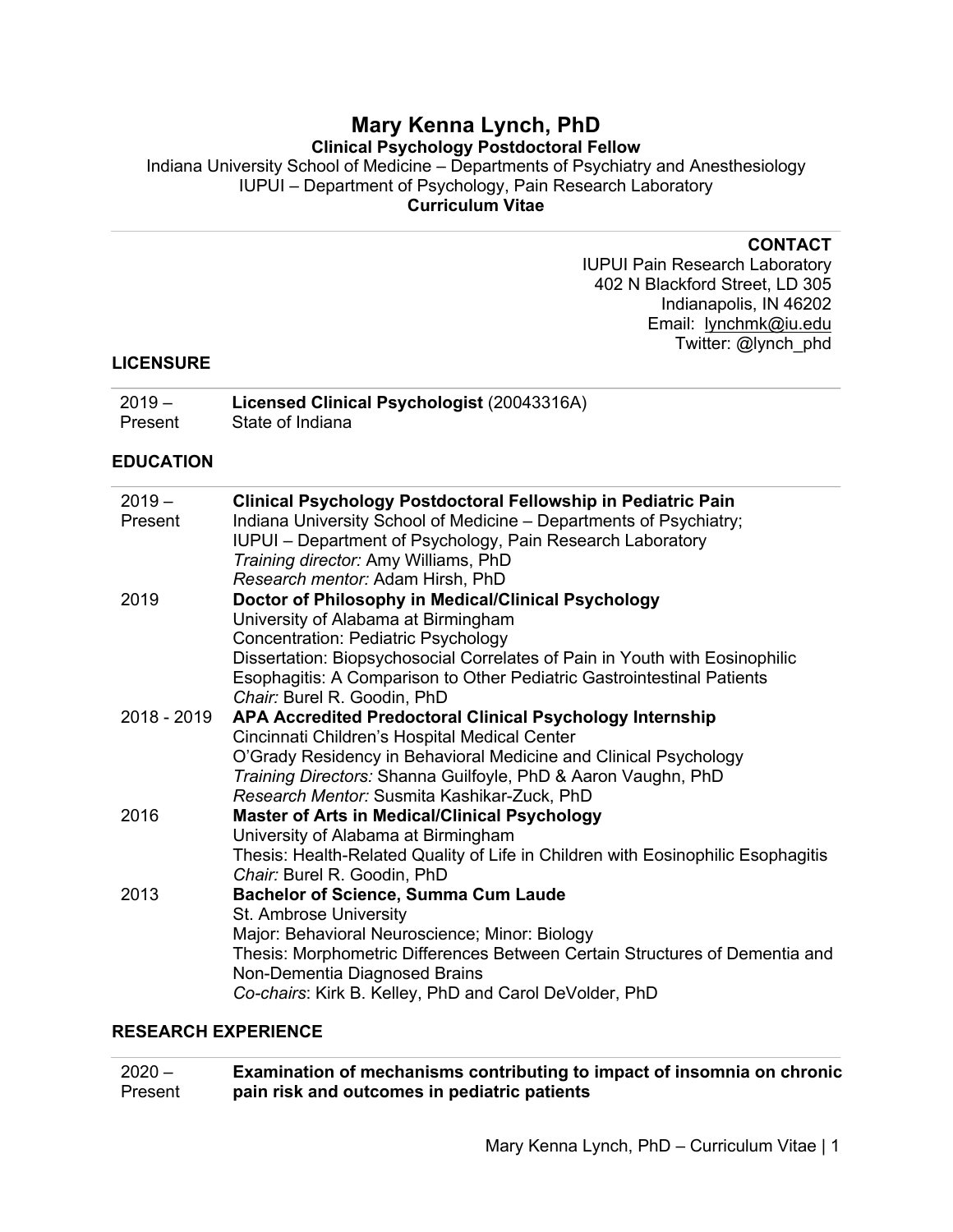|               | Interventionist, Riley Children's Health                                                                                           |
|---------------|------------------------------------------------------------------------------------------------------------------------------------|
|               | Primary Investigator: Amy William, PhD                                                                                             |
|               | Interventionist for the TRAIN Your Sleep CBT-I group intervention for teens.                                                       |
| $2020 -$      | <b>Comfort Kits to Aid in the Management of Pediatric Pain and Distress</b>                                                        |
| Present       | during Venipuncture                                                                                                                |
|               | Primary Investigator, Riley Children's Health<br>Mentor: Amy Williams, PhD                                                         |
|               | Project development, collection of pre/post intervention data, implementation of                                                   |
|               | training and supportive materials for improved pain management during pediatric                                                    |
|               | blood draws.                                                                                                                       |
| $2019 -$      | <b>Resilience in Youth with Chronic Illness</b>                                                                                    |
| Present       | Primary Investigator, Indiana University School of Medicine and IUPUI                                                              |
|               | Mentor: Adam Hirsh, PhD                                                                                                            |
|               | Development and implementation of resilience based research projects in                                                            |
|               | adolescents and young adults with chronic pain and chronic illness.                                                                |
| $2019 -$      | Riley Children's Health - Pain Program Database                                                                                    |
| Present       | Research Coordinator, Riley Children's Health                                                                                      |
|               | Primary Investigator: Amy Williams, PhD                                                                                            |
|               | REDCap database maintenance. Data analysis, writing, and presentation.                                                             |
| $2018 -$      | Multi-site Randomized Clinical Trail of FIT Teens for Fibromyalgia R01                                                             |
| Present       | Research Assistant and Psychology Trainer, Cincinnati Children's Hospital                                                          |
|               | Medical Center and Riley Children's Health                                                                                         |
|               | Primary Investigator: Susmita Kashikar-Zuck, PhD                                                                                   |
|               | Primary psychology trainer at Riley Children's Health.                                                                             |
| $2018 -$      | Qualitative Investigation of Resilience in Young Adults Diagnosed with                                                             |
| Present       | Juvenile Fibromyalgia                                                                                                              |
|               | Research Assistant, Cincinnati Children's Hospital Medical Center<br>Primary Investigator: Susmita Kashikar-Zuck, PhD              |
|               | Development of study protocol with primary focus on resiliency based interview,                                                    |
|               | data analysis and manuscript preparation.                                                                                          |
| $2018 - 2019$ | Fibromyalgia Integrative Training Program for Teens - A Pilot Trial R21                                                            |
|               | Research Assistant, Cincinnati Children's Hospital Medical Center                                                                  |
|               | Primary Investigator: Susmita Kashikar-Zuck, PhD                                                                                   |
|               | Actigraphy data management and analysis.                                                                                           |
| $2017 -$      | Mediational Analysis of Diet, Physical Activity, and Lean Mass in Youth with                                                       |
| 2018          | <b>Inflammatory Bowel Disease</b>                                                                                                  |
|               | Research Coordinator, University of Alabama at Birmingham                                                                          |
|               | Primary Investigator: Margaux Barnes, PhD                                                                                          |
|               | Recruitment, consent and assent. Coordinated and supervised data collection                                                        |
|               | and entry by research assistants. Data analysis and manuscript preparation.                                                        |
| $2016 -$      | <b>Current Physical and Psychosocial Presentation of Children Scheduled for</b>                                                    |
| 2018          | an Esophagogastroduodenoscopy                                                                                                      |
|               | Co-investigator, University of Alabama at Birmingham                                                                               |
|               | Primary Investigator: Reed Dimmitt, M.D.                                                                                           |
|               | Participate in all stages (i.e., development and design, data collection, data                                                     |
|               | analysis, and manuscript preparation) of study investigating the physical                                                          |
| $2014 -$      | symptoms and emotional burden of gastrointestinal distress.<br>Sleep and Quality of Life in Children with Eosinophilic Esophagitis |
| 2017          | Primary Investigator, University of Alabama at Birmingham                                                                          |
|               | Mentors: Burel Goodin, PhD and Reed Dimmitt, M.D.                                                                                  |
|               |                                                                                                                                    |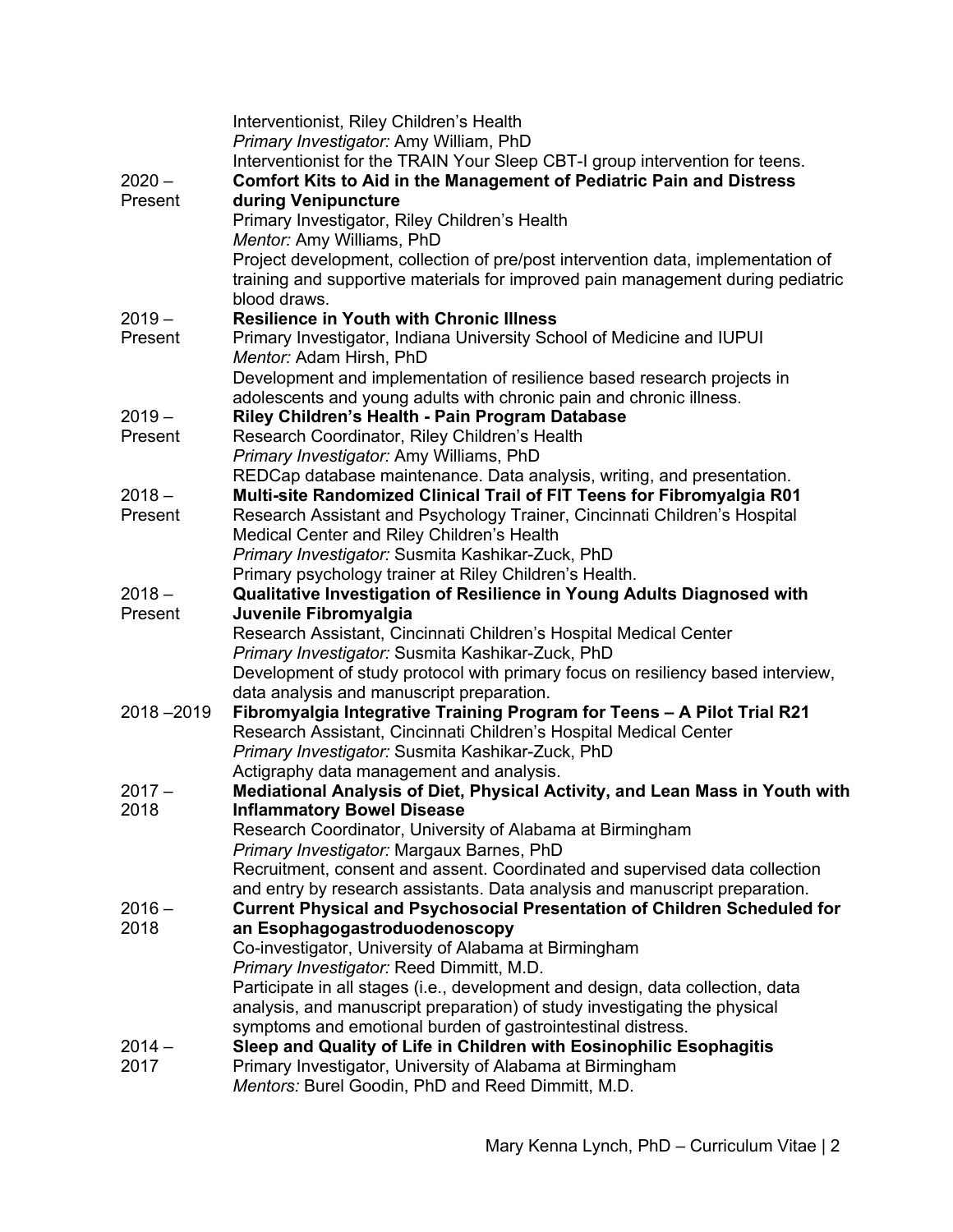|               | Study design, recruitment, data collection, analysis, and manuscript preparation<br>for study involving children with Eosinophilic Esophagitis and healthy peers. |
|---------------|-------------------------------------------------------------------------------------------------------------------------------------------------------------------|
| 2015-2017     | <b>Presentation of Eosinophilic Esophagitis in Pediatric Patients</b>                                                                                             |
|               | Collaboration with Cincinnati Center for Eosinophilic Disorders at Cincinnati                                                                                     |
|               | <b>Children's Hospital Medical Center</b>                                                                                                                         |
|               | Research Assistant, University of Alabama at Birmingham                                                                                                           |
|               | Primary Investigator: Marc Rothernberg, M.D, PhD                                                                                                                  |
|               | Data analysis and manuscript preparation of data from two study sites.                                                                                            |
| $2014 - 2016$ | <b>Pediatric Sleep Medicine</b>                                                                                                                                   |
|               | Research Assistant, University of Alabama at Birmingham                                                                                                           |
|               | Primary Investigator: Kristin Avis, PhD                                                                                                                           |
|               | Site coordination, actigraphy download and interpretation for an actigraphy                                                                                       |
|               | validation study.                                                                                                                                                 |
| 2011          | <b>Children's Aerodigestive Center Database</b>                                                                                                                   |
|               | Research Assistant, University of Alabama at Birmingham                                                                                                           |
|               | Primary Investigator: Tom Harris, M.D. and Michelle Mastin, PhD                                                                                                   |
|               | Development of questionnaire focused on care satisfaction and quality of life                                                                                     |
|               | measures and procedure for assessment of the effect of the multimodal center.                                                                                     |
| $2013 -$      | <b>Eosinophilic Esophagitis Clinic Database</b>                                                                                                                   |
| 2014          | <b>Eosinophilic Esophagitis Microbiome Study</b>                                                                                                                  |
|               | Research Assistant, University of Alabama at Birmingham                                                                                                           |
|               | Primary Investigator: Erika Smith, M.D. and Reed Dimmitt, M.D.                                                                                                    |
|               | Consent, data collection, and data entry of demographic, medical, and                                                                                             |
|               | physiologic variables of pediatric Eosinophilic Esophagitis population.                                                                                           |
| 2013          | <b>Clinical Research Biostatistics Team</b>                                                                                                                       |
|               | Research Assistant, Genesis Health System, Davenport, IA                                                                                                          |
|               | Supervisor: John Lemke, PhD Chief Biostatistician                                                                                                                 |
|               | Analyze data and prepare reports using Midas+ and Minitab programs for adult                                                                                      |
|               | patients in the health care system. Reports for administration for community                                                                                      |
|               | outreach, financial planning, and summary of outcomes.                                                                                                            |
| 2012          | <b>Brain and Mind Research Institute</b>                                                                                                                          |
|               | Summer Intern, University of Sydney, Sydney, Australia                                                                                                            |
|               | Mentor: Adam Guastella, PhD                                                                                                                                       |
|               | Assessments for Social Anxiety Disorder group therapy. Social Cognition group                                                                                     |
|               | therapy for First Episode Psychosis clients age 15-21 focused on theory of mind                                                                                   |
|               | intervention combined with oxytocin nasal spray.                                                                                                                  |
| $2012 -$      | Morphometric Differences between Dementia and Non-Dementia Diagnosed                                                                                              |
| 2013          | <b>Brains</b>                                                                                                                                                     |
|               | Investigator, Senior Research, St. Ambrose University, Davenport, IA                                                                                              |
|               | Mentor: Kirk Kelley, PhD and Carol DeVolder, PhD                                                                                                                  |
|               | Analysis of the healthy aging brains and brains of individuals diagnosed with                                                                                     |
|               | dementia. Conducted brain dissection and slicing.                                                                                                                 |

## **PEER REVIEWED JOURNAL ARTICLES**

- Miller, M. M., **Lynch, M. K.,** Hirsh, A. T., & Williams, A. E., (2020). "It all seems so unfair": Painrelated injustice appraisals in youth with chronic pain and their caregivers. *Pediatric Pain Letter*, 22(3), 28-32.
- **Lynch, M. K.,** Thompson, K. A., Dimmitt, R. A., Barnes, M. J., and Goodin, B. R. (2020). Pain and internalizing symptoms in youth with gastrointestinal conditions including recurrent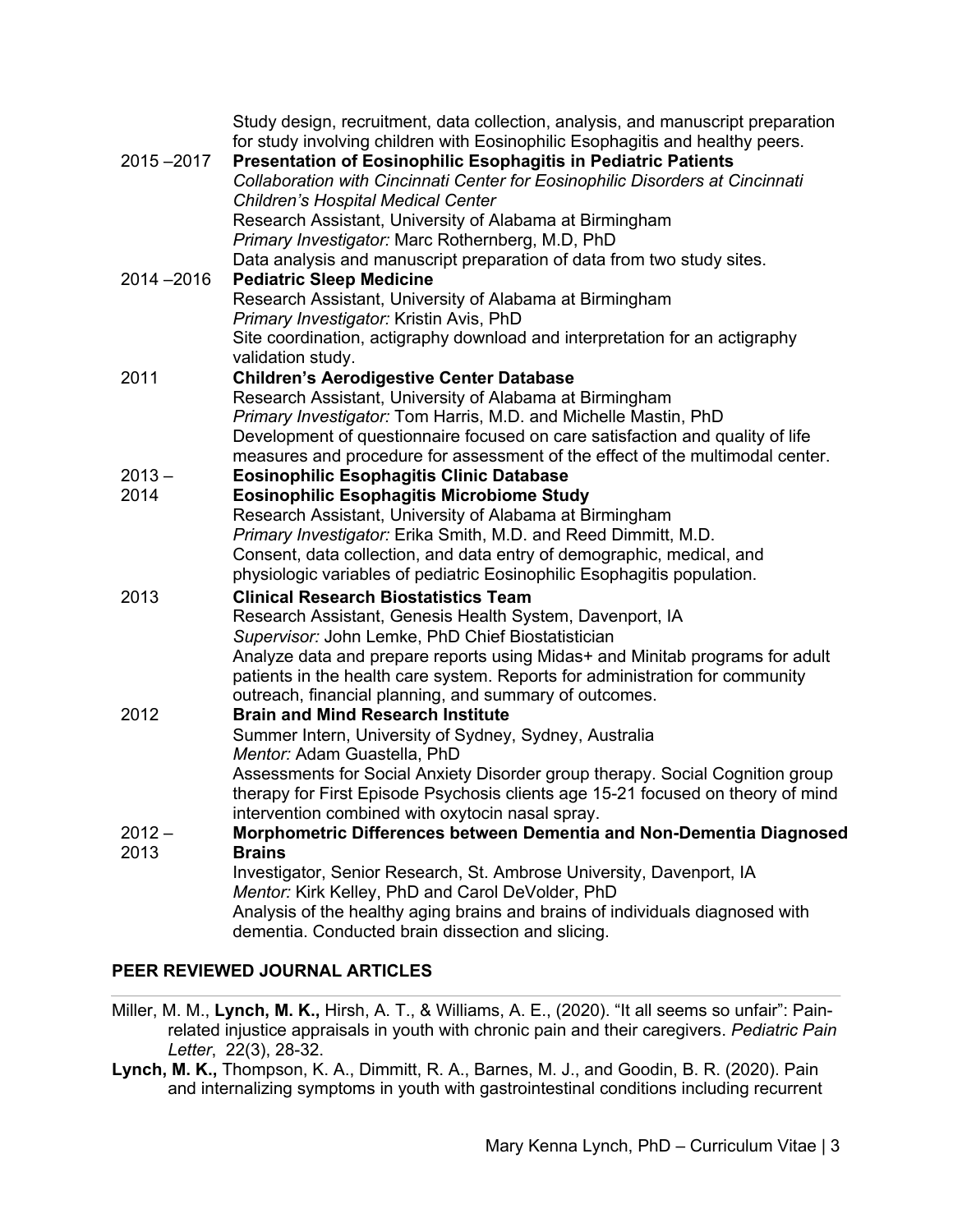abdominal pain, eosinophilic esophagitis, and gastroesophageal reflux disease. *Children's Health Care*, doi: 10.1080/02739615.2020.1810575

- **Lynch, M. K.,** Thompson, K. A., Dimmitt, R. A., Barnes, M. J., and Goodin, B. R. (2020). Risk Models for Predicting the Health Related Quality of Life of Caregivers of Youth with Gastrointestinal Concerns. *Quality of Life Research,* 1-9. doi: 10.1007/s11136-020- 02601-7
- Perry, M, Shahidullah, J. & **Lynch, M.K**. (2019). Moving Towards Cultural Competence in the Treatment of Pediatric Chronic Pain. *Pediatric Pain Letter*
- Barnes, M. J., **Lynch, M. K.,** Lisenby, M. D., Jester, T., Maclin, J., Knight, T., Fisher, G., & Gower, B. (2019). Conceptual Model of Lean Body Mass in Pediatric Inflammatory Bowel Disease. *Journal of Pediatric Gastroenterology and Nutrition*, 68, 301-305. doi: 10.1097/MPG.0000000000002212
- **Lynch, M. K.,** Barnes, M. J., Dimmitt, R. A., Martin, L., Rothenberg, M. E., & Goodin, B. R. (2017). Disease-related predictors of health-related quality of life in youth with Eosinophilic Esophagitis. *Journal of Pediatric Psychology*, jsx128, doi: 10.1093/jpepsy/jsx128
- **Lynch, M. K.,** Dimmitt, R. A., & Goodin, B. R. (2017). Evidence of Disturbed Sleep in Children With Eosinophilic Esophagitis and Persistent Epigastric Pain. *Journal of Pediatric Psychology*, Special Issue: Pain in Children, jsx117, doi: 10.1093/jpepsy/jsx117
- **Lynch, M. K.,** Elliott, L. C., Avis, K. T., Schwebel, D. C., & Goodin, B. R. (2017). Quality of life in youth with Obstructive Sleep Apnea Syndrome (OSAS) treated with Continuous Positive Airway Pressure (CPAP) therapy. *Behavioral Sleep Medicine,* 30:1-8, doi:10.1080/15402002.2017.1326918
- **Lynch, M. K.**, Bulls, H. W., Petrov M., Gossett, E. W., Owens, M. A., Terry, S. C., Wesson-Sides, K. M. & Goodin B. R. (2017). Depressive symptoms and sleep efficiency sequentially mediate racial differences in temporal summation of mechanical pain. *Annals of Behavioral Medicine*, 51: 673-682, doi:10.1007/s12160-017-9889-x
- **Lynch, M. K.**, Avis, K. T., Dimmitt, R. A., & Goodin, B. R. (2015). Eosinophilic Esophagitis (EoE) in children: Implications for health-related quality of life and potential avenues for future research. *Journal of Pediatric Psychology* 1-5. doi: 10.1093/jpepsy/jsv032

## **IN PREPARATION JOURNAL ARTICLES**

- Daffin, M., **Lynch, M. K.,** Gibler, R. C., Murry, C., Green, C., & Kashikar-Zuck, S. (2020). A Qualitative Study of Risk and Resilience in Young Adult Women with a history of Juvenile-Onset Fibromyalgia. In preparation for *Arthritis Care and Research*
- **Lynch, M. K.,** Miller, M. M., Michel, M. A., Tolley, J., Scott, E. L., Williams, A. E., & Hirsh, A. T. (2020). Are the parts greater than the whole? Components of injustice appraisals differentially impact functioning in youth with chronic pain. In preparation for the *Clinical Journal of Pain*
- **Lynch, M. K.,** McQuillan, M. E., Honaker, S. M., Miller, M. M., Tolley, J., Michel, M. A., Hirsh, A. T., & Williams, A. E. (2021). Longitudinal Study of Adolescent Sleep Problems and Chronic Pain During Treatment in a Multidisciplinary Pediatric Pain Clinic. In preparation for *PAIN*

## **CONFERENCE PRESENTATIONS**

**Lynch, M.K.,** Miller, M.M., Scott, E., Honaker, S., Hirsh, A., Tolley, J., Williams, A. (2020, March). *Relations between severity of pain and poor sleep in youth presenting to a pediatric chronic pain clinic*. Virtual poster presentation at the Society of Pediatric Psychology Annual Conference in Dallas, Texas. National conference.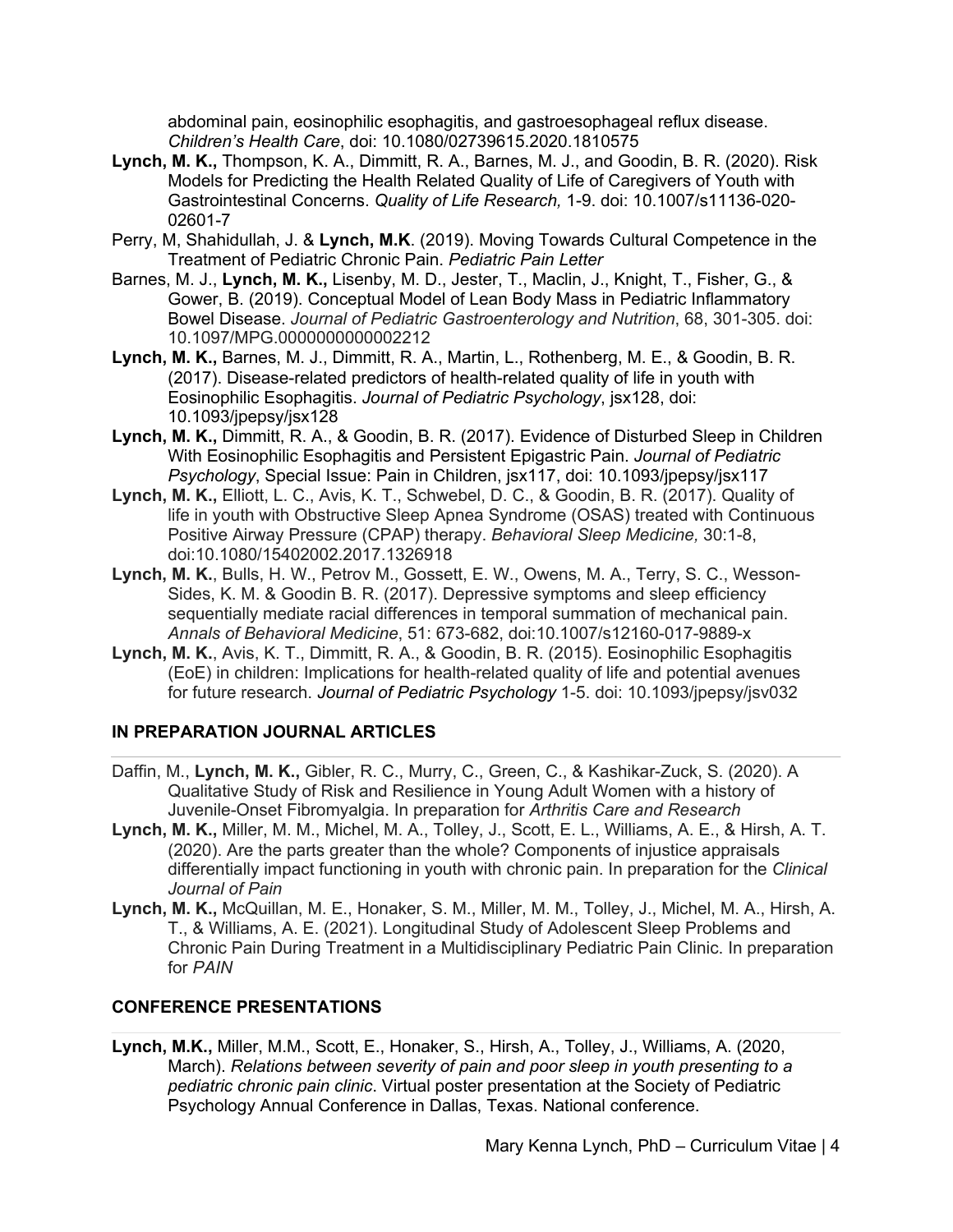- Thompson, K., **Lynch, M.K.,** Dimmitt, R.A., Barnes, M.J., Goodin, B.R. (2020, March). *Pain interference mediates the relationship between pediatric anxiety and caregiver quality of life and family impact in children with chronic gastrointestinal disorders.* Virtual poster presentation at the Society of Pediatric Psychology Annual Conference in Dallas, Texas. National conference.
- **Lynch, M.K.,** Thompson, K., Dimmitt, R.A., Barnes, M.J., Goodin, B.R. (2019, November). *Presentation of pain in pediatric eosinophilic esophagitis: a comparison to recurrent abdominal pain and gastroesophageal reflux disease*. Poster presentation at the Annual CURED Research Conference in Cincinnati, Ohio. National conference.
- **Lynch, M.K**., Pfeiffer, M., Thomas, S., Kitchen, K., Williams, S.E., Ting, T.V., Meyer, G.D., Kashikar-Zuck, S. (2019, April). *Individual differences in objective physical activity improvements following FIT Teens in adolescents with Juvenile Fibromyalgia*. Poster presentation at the Society of Pediatric Psychology Annual Conference in New Orleans, Louisiana. National conference.
- **Lynch, M.K.,** Melton, A.J., Casper, M., Jester, T., Maclin, J., Gower, B., Barnes, M.J. (2018, October). *Relations between sleep, pain, and inflammation in pediatric patients with inflammatory bowel disease*. Poster presentation at the 2018 North American Society for Pediatric Gastroenterology, Hepatology and Nutrition, Hollywood, Florida. International conference.
- **Lynch M.K.,** Thompson K., Pierce C., Sunwood A., Casper M., Barnes M., and Dimmitt, R.A. (2018, April). *Understanding pain interference in pediatric patients with recurrent abdominal pain.* Poster presentation at the Society of Pediatric Psychology Annual Conference in Orlando, FL. National conference.
- Lisenby, M, **Lynch, M.K**., Barnes, M. (2018, January). *Relations between health behaviors, body composition and disease status in pediatric patients with inflammatory bowel disease.* Poster presentation at Inflammatory Bowel Diseases, 24, S35. International conference.
- Pierce, C.W., Casper, M.W., **Lynch, M.K**., Barnes M.J., and Dimmitt, R.A. (2017, February). *Symptom presentation of pediatric patients with Eosinophilic Esophagitis: New diagnosis vs. follow-up.* Poster presentation at the Southern Society for Pediatric Research in New Orleans, LA. National conference.
- Casper, M.W., Pierce, C.W., **Lynch, M.K**., Barnes M.J., and Dimmitt, R.A. (2017, February). *Demographic predictors of health related quality of life in caregivers and patients with chronic gastrointestinal conditions.* Poster presentation at the Southern Society for Pediatric Research in New Orleans, LA. Regional conference.
- Barnes, M., **Lynch, M.,** Lisenby, M., Jester, T., Knight, T., & Gower, B. (2017, November). *Relations between physical activity, body composition, bone health, and health-related quality of life in pediatric patients with inflammatory bowel disease*. Poster presentation at the 2017 North American Society for Pediatric Gastroenterology, Hepatology and Nutrition Annual Meeting, Las Vegas, NV. International conference.
- **Lynch, M. K.**, Marcus, R., & Dimmitt, R. (2017, April). *Predicting quality of life of youth scheduled for an esophagogastroduodenoscopy.* Poster presentation at the Society of Pediatric Psychology Annual Conference in Portland, OR. National conference.
- **Lynch, M. K.**, Avis, K. T., Dimmitt, R., & Goodin B. R. (2016, August). *Emotional functioning in children with Eosinophilic Esophagitis.* Poster presentation at American Psychological Association Annual Convention, Denver, CO. National conference.
- **Lynch, M. K.**, Bulls, H. W., Owens, M. A., Gossett, E. W., Terri, S. C., Wesson-Sides, K. M., Petrov, M. E., & Goodin, B.R. (2016, May). De*pressive symptoms and sleep efficiency mediate racial differences in endogenous pain facilitatory processes.* Poster presentation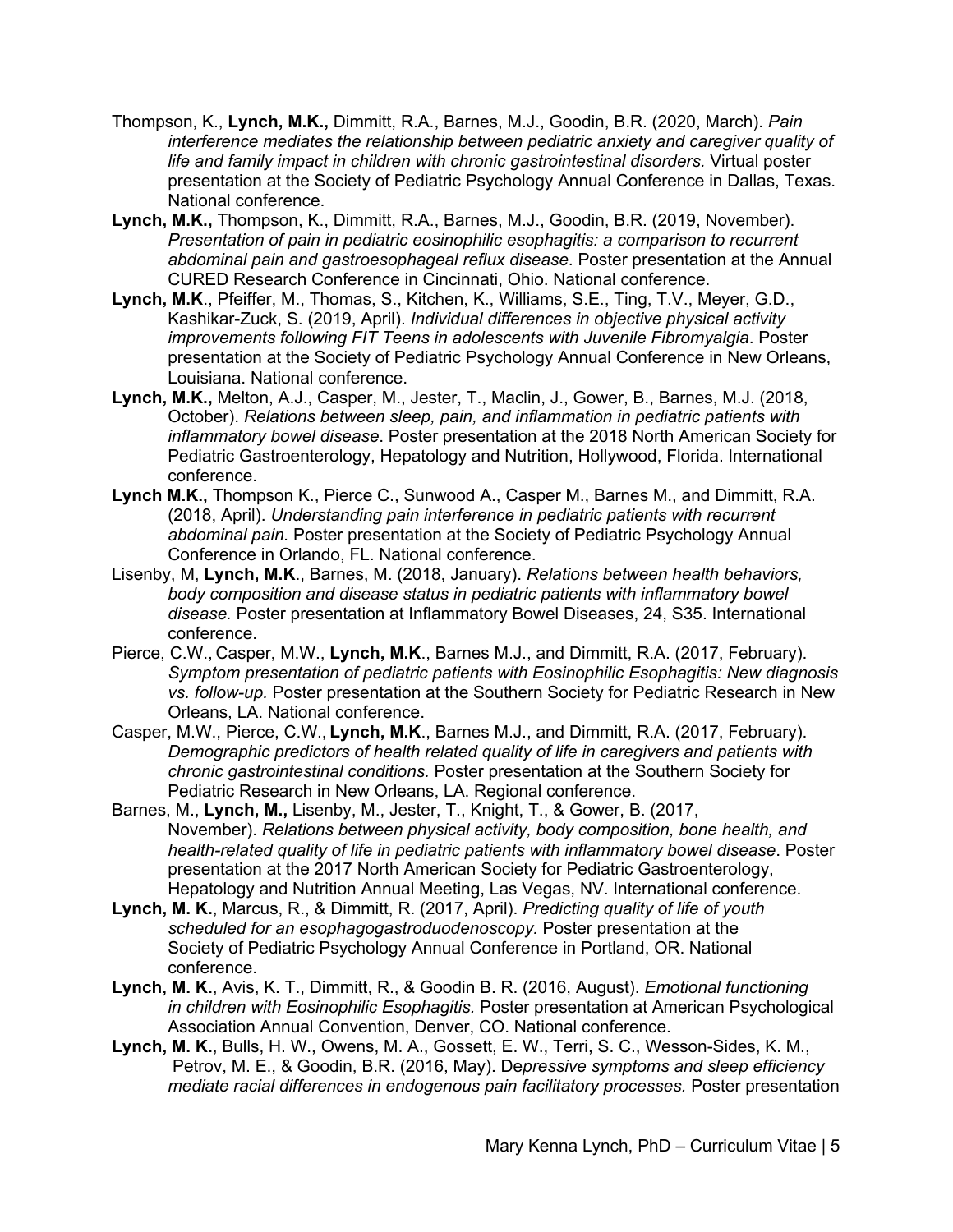at American Pain Society 35<sup>th</sup> Annual Scientific Meeting, Austin, TX. National conference.

- **Lynch, M. K.**, Dimmitt, R., Avis, K. T., & Goodin, B. R. (2016, April). *Health-related quality of life in children with eosinophilic esophagitis.* Poster presentation at the Society of Pediatric Psychology Annual Conference in Atlanta, GA. National conference.
- **Lynch, M. K.** & Avis, K. T. (2015, November). *The relationship between Positive Airway Pressure (PAP) adherence and Obstructive Sleep Apnea Syndrome (OSAS) symptoms and daytime functioning in school age children.* Poster presentation at Pediatric Sleep Medicine Biannual Conference, Amelia Island, FL. National conference.
- **Lynch, M. K.** & Avis, K. T. (2015, June). *The relationship between positive airway pressure (PAP) adherence and quality of life in children with Obstructive Sleep Apnea Syndrome (OSAS).* Poster presentation at SLEEP 2015, the 29<sup>th</sup> Annual Meeting of the APSS in Seattle, WA. National conference.
- **Lynch, M. K.** & Avis, K. T. (2015, June). *Objective and subjective report of sleep problems in children with Eosinophilic Esophagitis.* Poster presentation at SLEEP 2015, the 29<sup>th</sup> Annual Meeting of the APSS in Seattle, WA. National conference.
- **Lynch, M. K.** & Avis, K. T. (2015, April). *The relationship between positive airway pressure therapy and quality of life in children with Obstructive Sleep Apnea.* Poster presentation at the Society of Pediatric Psychology Annual Conference in San Diego, CA. National conference.
- **Lynch, M. K.,** Avis, K. T., Dimmitt, R., & Goodin, B. R. (2015, April). *Disorder specific pain and its relationship with sleep in children with Eosinophilic Esophagitis.* Poster presentation at the Society of Pediatric Psychology Annual Conference in San Diego, CA. National conference.
- **Lynch, M. K.,** Goodin, B. R., Avis, K. T., & Dimmitt, R. (2015, February). *Sleep disturbance and health-related quality of life in children with Eosinophilic Esophagitis.* Poster presentation at the Regional Southern Society for Pediatric Research in New Orleans, LA. National conference.
- **Lynch, M.K.** (2013, May). *Morphometric differences between certain structures of dementia and non- dementia diagnosed brains.* Oral presentation at the 2013 St. Ambrose Undergraduate Scholars Conference in Davenport, IA. Local conference.

#### **INVITED PRESENTATIONS**

- **Lynch, M.K**., Farren, A., Davis, L., Ellison, E., Hughes, C., & Hunt, N. (2018, March). *Emotional First Aid: Access to Mental Health Care for Adolescents in Alabama.* Oral presentation at the 12<sup>th</sup> Annual Adolescent Health Update Conference at the University of Alabama at Birmingham/Children's of Alabama, Birmingham, AL.
- Barnes, M. J., **Lynch, M. K.**, & Lisenby, M. (2017, October). *Lean Body Mass in Pediatric Inflammatory Bowel Disease*. Oral presentation at Children's Hospital Investigative Forum at the University of Alabama at Birmingham/Children's of Alabama, Birmingham, AL.
- **Lynch, M. K.** (2016, October). *Biopsychosocial correlates of pain in youth with Eosinophilic Esophagitis: A comparison to other pediatric gastrointestinal patients.* Oral presentation at Child Health Investigative Forum at the University of Alabama at Birmingham/Children's of Alabama, Birmingham, AL.

#### **GRANT FUNDING**

**Women for Riley Grant**  PI: Mary K. Lynch, PhD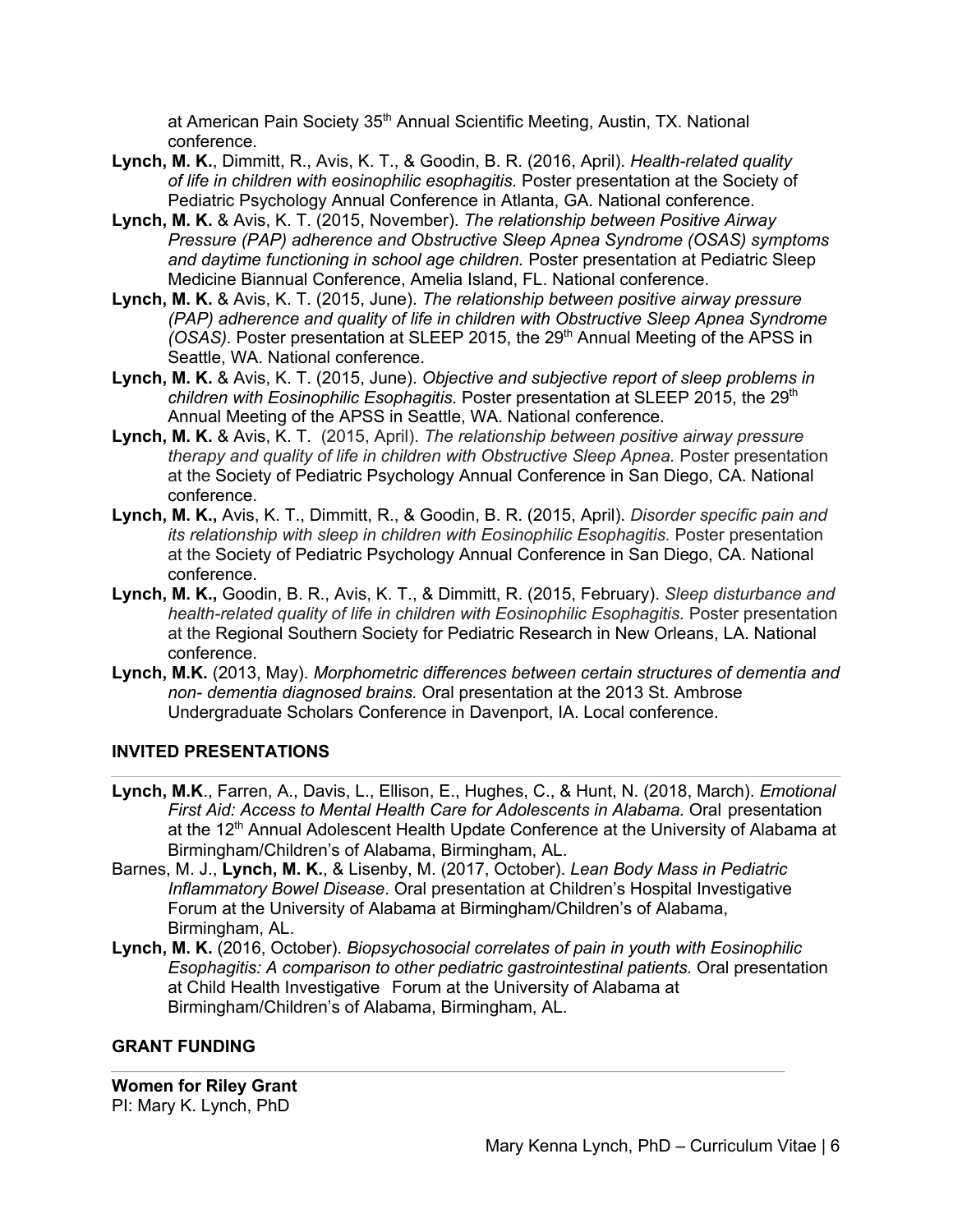2020

Project Collaborators: Amy Williams, PhD ABPP; Ashley Welch, and Joanne Pumphrey Project Name: Comfort Kits to Aid in the Management of Pediatric Pain and Distress during Venipuncture (\$10,000)

## **1TL1TR001418-01** NIH/NCATS - *Completed*

PI: Kenneth Saag, M.D. Mentor: Burel R. Goodin, PhD 2016 TL1 pre-doctoral trainee

UAB Center for Clinical and Translational Sciences

Patient-centered outcomes research directed toward factors influencing health-related quality of life in youth with Eosinophilic Esophagitis.

#### **MEDIA HIGHLIGHTS**

Invited expert for Riley Children's' Health Blog. (9/1/2020). **More Smiles and Less Tears: How to Ease Your Child's Pain and Fear of Needles.** https://www.rileychildrens.org/connections/ more-smiles-and-less-tears-how-to-ease-your-childs-pain-and-fear-of-needles

#### **HONORS**

| 2019 | UAB College of Arts and Sciences' 2019 Dean's Award Graduate Recipient                    |
|------|-------------------------------------------------------------------------------------------|
| 2019 | UAB 2019 Overall Outstanding Graduate Student in Psychology                               |
| 2019 | UAB Outstanding Graduate Students in Medical/Clinical Psychology                          |
| 2018 | Division 54, Pediatric Gastroenterology Special Interest Group,                           |
|      | Graduate Student Spotlight, Spring 2018                                                   |
| 2017 | Division 54 Network of Campus Representatives Spotlight, Spring 2017                      |
| 2016 | Division 54 Outstanding Graduate Student Spotlight, Fall 2016                             |
| 2013 | Sister Annette Walters Award for Outstanding Senior Psychology Student                    |
|      | 2010 – 2013 Psi Chi National Honor Society, Alpha Chi National Honor Society, and Phi Eta |
|      | <b>Sigma National Honor Society</b>                                                       |

#### **AWARDS**

| 2019  | CURED Research Conference travel scholarship, \$500                                                                                                            |
|-------|----------------------------------------------------------------------------------------------------------------------------------------------------------------|
| 2019  | 2019 National Psychologist Trainee Register Credentialing Scholarship, \$150                                                                                   |
| 2019  | UAB Department of Psychology Educational Assistance Scholarship, \$500                                                                                         |
| 2019  | Cincinnati Children's Hospital Medical Center, O'Grady Residency Educational<br>Assistance Scholarship, \$500                                                  |
| 2018  | Leadership Education in Adolescent Health (LEAH) Educational Assistance<br>Scholarship, \$2,000                                                                |
| 2017  | Alabama Maternal and Child Health (MCH) Leadership Network & Leadership<br>Education in Adolescent Health (LEAH), LEAH Psychology Trainee stipend,<br>\$11,900 |
| 2017  | UAB Department of Psychology Educational Assistance Scholarship, \$400                                                                                         |
| 2016  | UAB Center for Clinical and Translational Science, Mini-Sabbatical funding,<br>\$1,500                                                                         |
| 2016- | UAB Center for Clinical and Translational Science, TL-1: 1TL1TR001418-01<br>trainee stipend; \$22, 920                                                         |
| 2015  | UAB Graduate School Individual Fellowship Incentive, \$500                                                                                                     |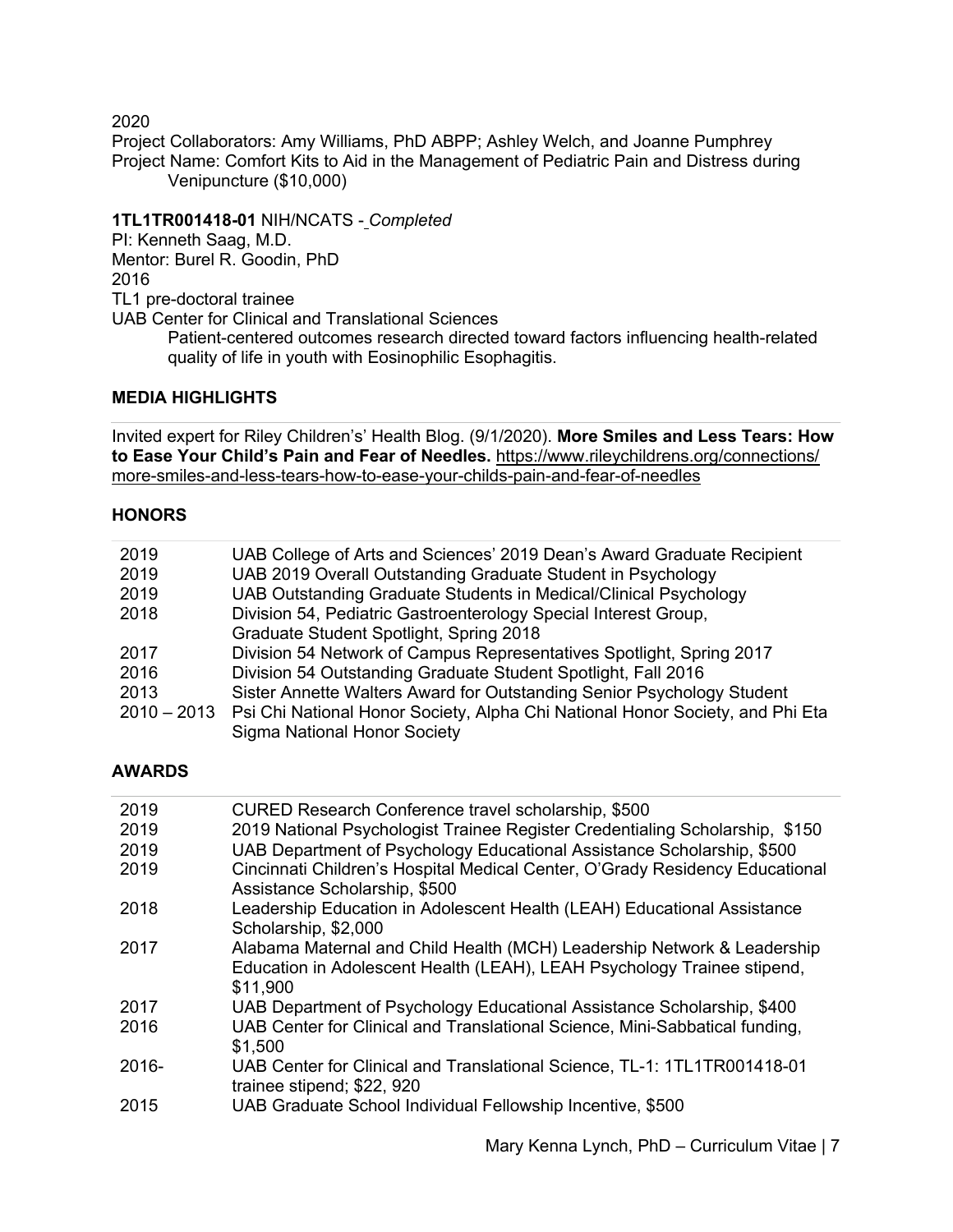#### 2015 UAB Department of Psychology Educational Assistance Scholarship, \$400

- 2014 UAB Tuition Scholarship
- 2013 UAB Graduate Trainee Fellowship and Tuition Scholarship

## **TEACHING & SUPERVISION EXPERIENCE**

| $2020 -$      | <b>Clinical Supervision</b>                                                 |
|---------------|-----------------------------------------------------------------------------|
| Present       | Tiered supervision of graduate level and internship level clinical trainees |
|               | Riley Pediatric Pain Management Program                                     |
|               | Mentor: Amy Williams, PhD                                                   |
|               | Indiana University School of Medicine                                       |
| $2020 -$      | <b>Clinician Educator Training Pathway</b>                                  |
| Present       | Indiana University School of Medicine                                       |
|               | Educators: Christen Dilly, MD and Sara Kane, MD                             |
| $2017 - 2019$ | <b>Research Supervision</b>                                                 |
|               | Supervision of undergraduate and graduate level research assistants         |
|               | Mentor: Burel Goodin, PhD                                                   |
|               | University of Alabama at Birmingham                                         |
| $2016 - 2017$ | <b>Clinical Supervision</b>                                                 |
|               | Tiered supervision of graduate students                                     |
|               | <b>Preschool Social Emotional Training</b>                                  |
|               | Foundations Early Learning and Family Center                                |
|               | Mentor: Fred Biasini, PhD                                                   |
|               | The Sparks Clinics, University of Alabama at Birmingham                     |
| $2014 - 2015$ | <b>Teaching Assistant</b>                                                   |
|               | PY 488 Pediatric Psychology                                                 |
|               | Professor: Kristin Avis, PhD                                                |
|               | University of Alabama at Birmingham                                         |
| $2011 - 2013$ | <b>Anatomy Lab Tutor</b>                                                    |
|               | BIOL 202, 203, 204: Anatomy & Physiology (Basic, Cadaver Lab, Advanced)     |
|               | St. Ambrose University                                                      |
| $2010 - 2013$ | <b>Independent Tutor</b>                                                    |
|               | Biology, Psychology, Neuroscience                                           |
|               | St. Ambrose University                                                      |
| $2010 - 2011$ | <b>Supplemental Instruction Leader</b>                                      |
|               | <b>BIOL 199: Foundations of Living Systems</b>                              |
|               | St. Ambrose University                                                      |

## **SUPERVISED CLINICAL EXPERIENCE**

| $2019 -$      | Riley Children's Health, Indiana University School of Medicine              |
|---------------|-----------------------------------------------------------------------------|
| Present       | Pediatric Pain Management Program                                           |
| $2018 - 2019$ | Cincinnati Children's Hospital Medical Center                               |
|               | Pediatric Psychology Rotations: Pediatric Pain Management Clinic,           |
|               | Comprehensive Epilepsy Center, Behavioral Sleep Medicine Clinic, Headache   |
|               | Center, and Pediatric Psychology Outpatient Therapy                         |
|               | Assessment Rotation: Psychiatric Inpatient Assessment                       |
| $2014 - 2018$ | <b>Children's of Alabama</b>                                                |
|               | Pediatric Psychology Practica: Leadership Education in Adolescent Health    |
|               | (LEAH) Clinic, Consultation and Liaison Service, Intensive Feeding Program, |
|               | Sleep Disorders Center, Dialectical Behavior Therapy Skills Group           |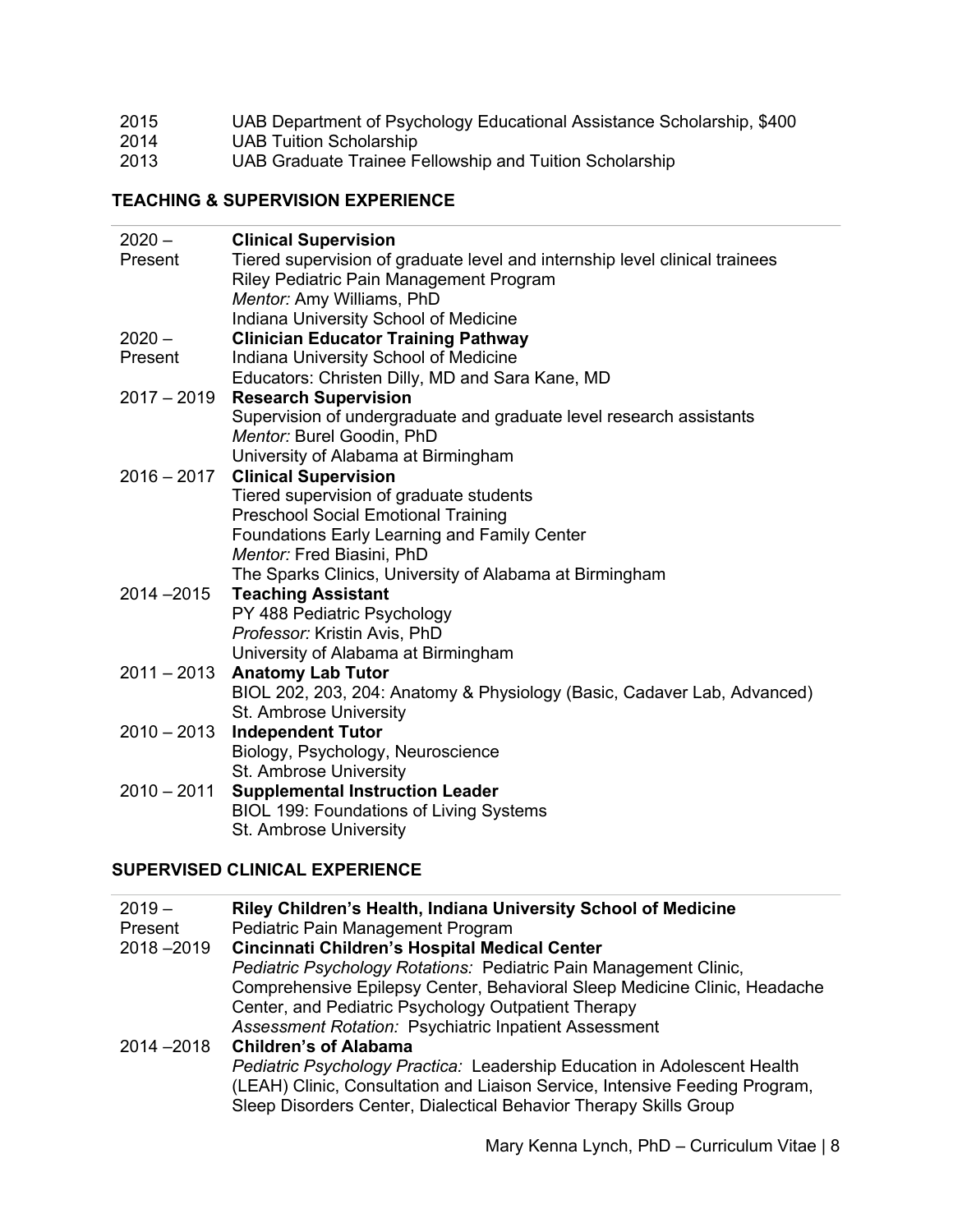*Assessment Practica:* Hematology/Oncology – Outpatient Neuropsychological Assessment, Tuberous Sclerosis Complex Follow-Up Clinic Research Assessments, Outpatient Neuropsychological Assessment, Psychiatric Inpatient Assessment

## 2014 – 2018 **The Sparks Clinics at the Civitan International Research Center, a UCEDD/LEND site**

*Child Psychology Practica:* ADHD Parent Support Group, Program for the Evaluation & Enrichment of Relational Skills (PEERS), Preschool Social Emotional Training

*Assessment Practica:* Newborn Follow-Up Developmental Assessment Clinic, Psycho-Educational Assessment Clinic, Child Development Assessment Clinic, Project Heroes Assessment Clinic for the AL Department of Human Resources

- 2017 2018 **Camp McDowell** Our Time Family Grief Retreat 2013 –2016 **University of Alabama at Birmingham Center for Psychiatric Medicine** Outpatient Adult Psychotherapy
- 2014 –2014 **The Doleys Clinic, Interdisciplinary Chronic Pain Care** Adult Pain Management

# **LEADERSHIP / ADVOCACY**

| $2020 -$      | <b>APA Division 54 Anti-Racism Work Group</b>                                       |
|---------------|-------------------------------------------------------------------------------------|
| Present       | Active member of clinical and community subgroups                                   |
| $2017 - 2018$ | <b>UAB Leadership Education in Adolescent Health (LEAH) Policy Work</b>             |
|               | Completed needs assessment on access to mental health care services for             |
|               | adolescents in Alabama. Proposed a school-based telemedicine program.               |
| $2016 - 2018$ | <b>UAB Pediatric Psychology Seminar Series</b>                                      |
|               | Co-founder and organizer of monthly graduate trainee seminar series.                |
|               | Sponsor: Children's of Alabama, UAB Department of Psychology                        |
| $2015 - 2018$ | <b>Network of Campus Representatives for Division 54</b>                            |
|               | Outreach activities geared toward undergraduate students and development of         |
|               | Pediatric Psychology Seminar Series.                                                |
|               | Sponsor: Division 54                                                                |
|               | 2015 - 2017 Annual Gastrointestinal Eosinophilic Diseases Program Family Conference |
|               | Assisted with the organization and development of program. Presented on the         |
|               | psychosocial impact of Eosinophilic Diseases, intervention, research.               |

# **OTHER PROFESSIONAL POSITIONS AND SERVICE**

| 2020 | Pain Research Forum Virtual Correspondents Program<br>Selected to serve as a science correspondent for the International Association<br>for the Study of Pain                  |
|------|--------------------------------------------------------------------------------------------------------------------------------------------------------------------------------|
| 2020 | <b>Indiana University School of Medicine Psychology Internship Didactics</b><br>Panel member for didactics related to post-doctoral applications and early career<br>questions |
| 2020 | 2020 CRL Student Summer Poster Symposium<br>Poster Judge, IUPUI                                                                                                                |
| 2020 | 2020 IUPUI Student Research and Creative Activities Day<br>Poster Judge, IUPUI                                                                                                 |
| 2020 | <b>Alumni Spotlight Interview</b><br>St. Ambrose University, Department of Psychology                                                                                          |